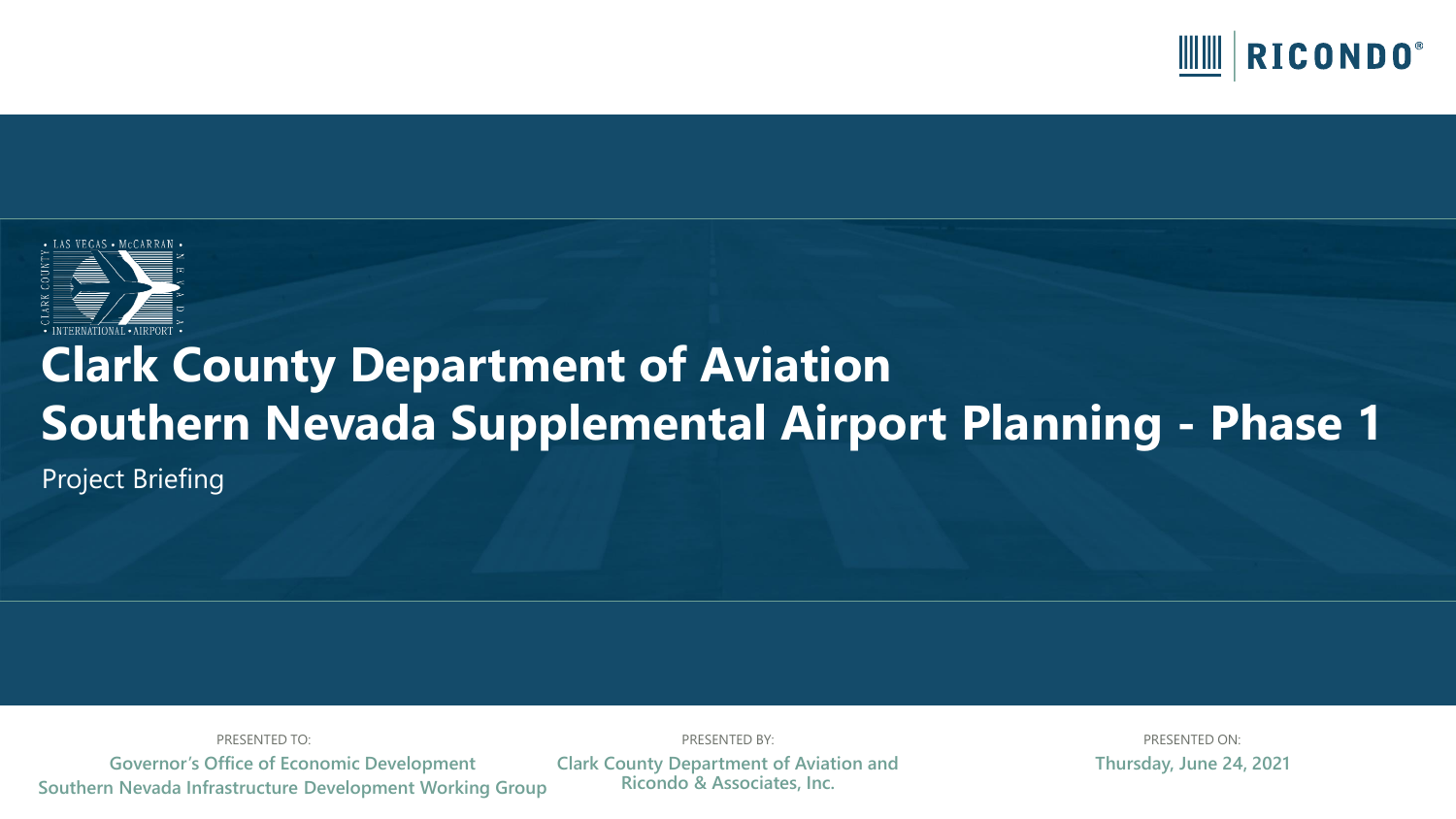#### **SNSA Planning – Phase 1 Agenda and Introductions**

- **EXECTE:** Historical Project Overview
- Current Project Overview
- **Project Coordination and Engagement**
- Open Discussion and Questions

#### **Project Team:**

**Ricondo & Associates, Inc.**  Management Team, Terminal, Airport Layout Plan and Airspace

**BEC Environmental, Inc.**  Permitting

**CA Group, Inc.**  Public Outreach and Ground Transportation

**Connico** Cost Estimating

**Geotechnical & Environmental Services, Inc.**  Geotechnical Services

**GCW, Inc.**  Utilities, Stormwater and Drainage

**HNTB Corporation**  Airfield Pavement and Parking Structures

**Loomacres Wildlife Management, Inc.**  Wildlife Hazard Assessment

**Planning Technology, Inc.**  Obstruction Analysis

**Stantec Consulting Services Inc.**  Hydrology and Material Transport

**VTN Nevada**  Surveying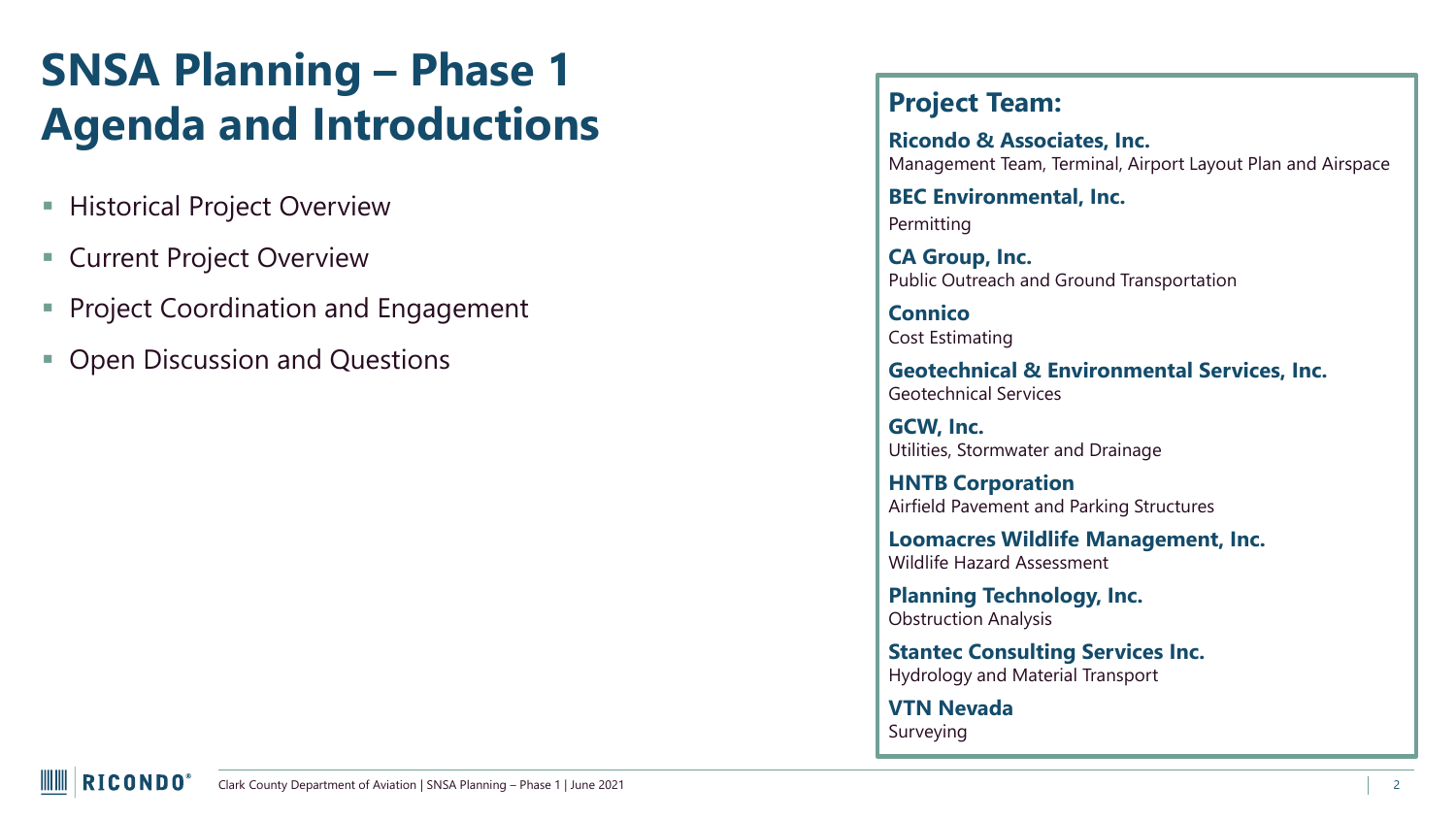## **Historical Project Overview**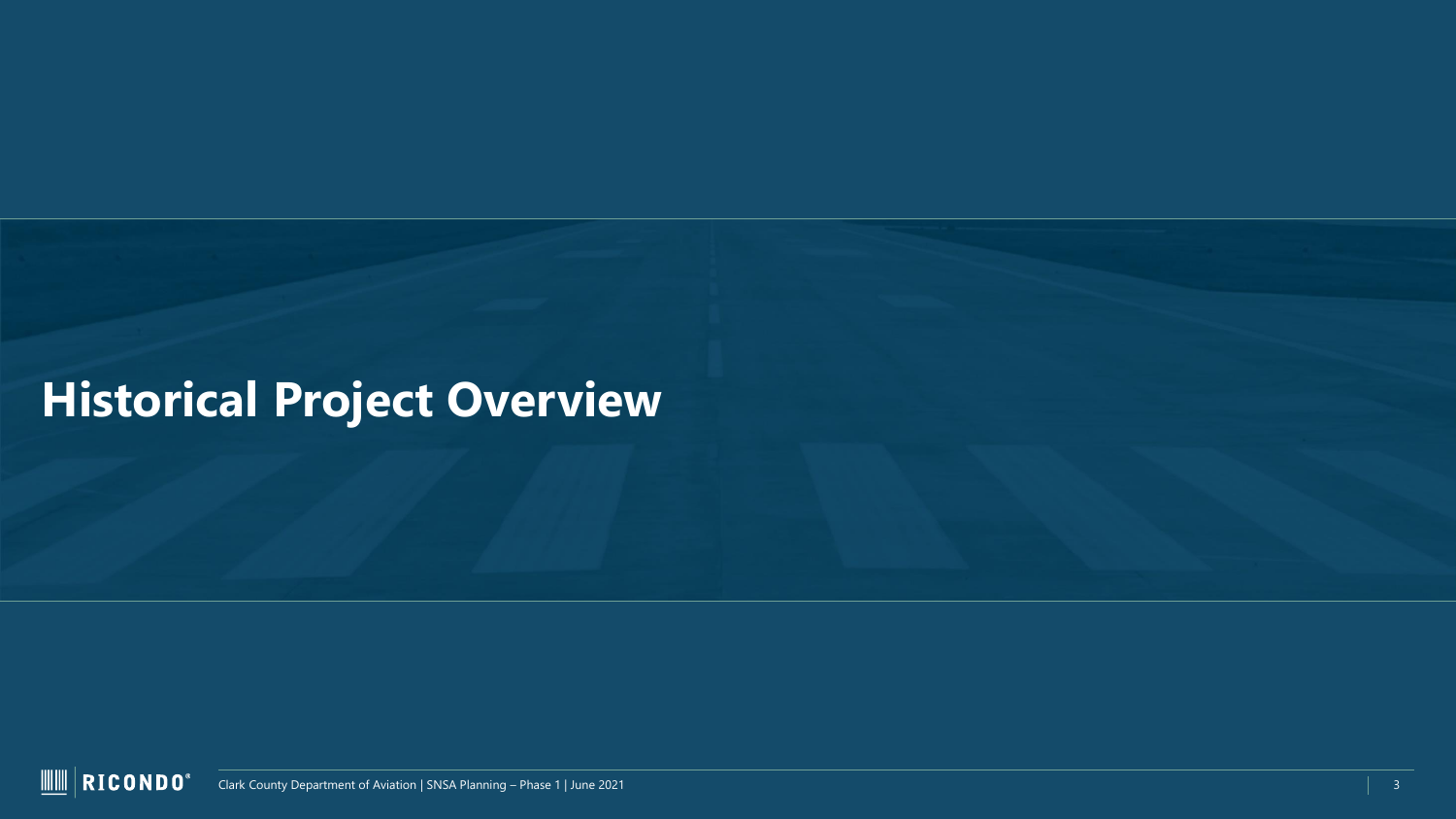# **SNSA Planning – Phase 1 Historical Efforts**

- Ivanpah Valley Airport Public Lands Transfer Act of 2000
	- Conveyed 6,000 acres of land for construction and operation of an airport
	- Designated Joint Lead Agencies (JLA) for Environmental Impact Statement (EIS)
		- ̶ Department of Transportation (FAA)
		- ̶ Department of the Interior (BLM)
- 2002 Clark County Conservation of Public Land and Natural Resources Act
	- Allows the County to acquire additional 17,000 acres for airport compatibility, subject to obtaining environmental approval from BLM and FAA as JLAs
	- Established a 2,640-foot-wide Transportation and Utilities Corridor (TUC) for the non-exclusive placement of transportation facilities and utilities between the Las Vegas Valley and proposed airport
- 2015 National Defense Authorization Act

**IIII III** 

– Allows the County to acquire land for modified retention basins and flood control subject to obtaining environmental approval from BLM and FAA as JLAs

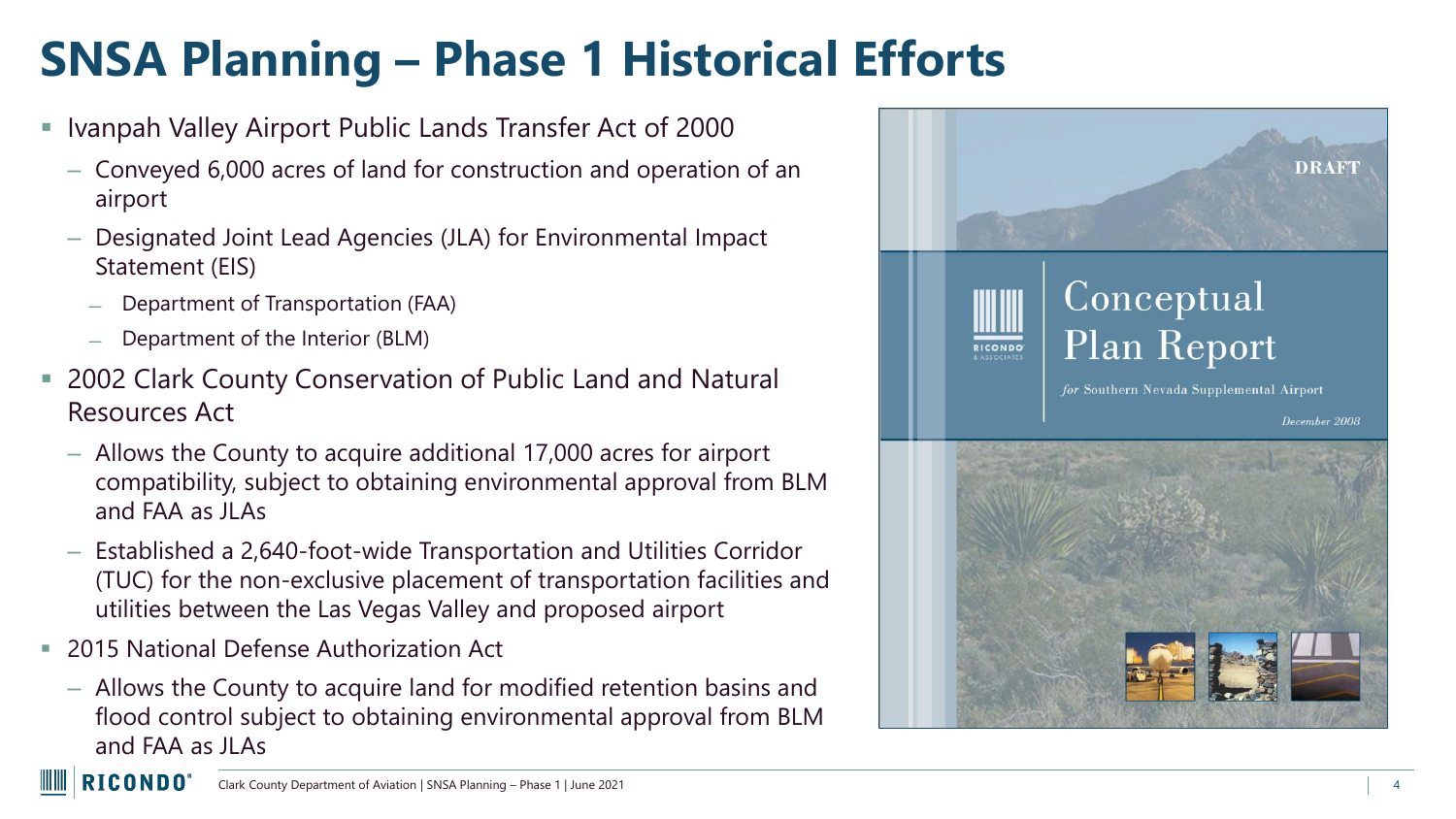## **Current Project Overview**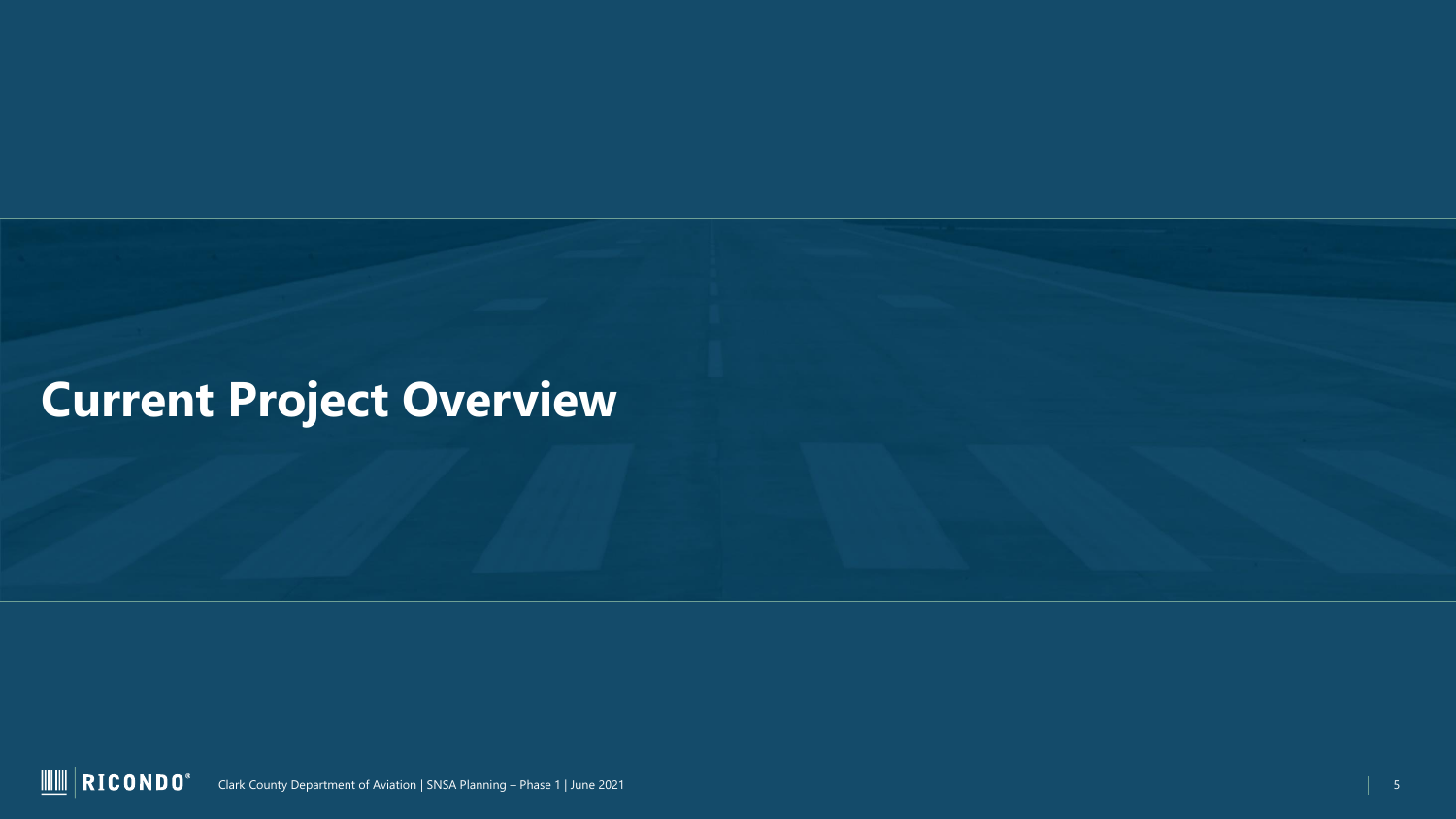# **SNSA Planning – Phase 1 Why is this Planning Effort Required?**

- There have been significant changes in the aviation industry, aircraft fleets and aviation demand in Nevada and throughout the United States
- This planning effort is necessary to respond to FAA requests for information prior to initiating the environmental review process, which includes updating previous plans to incorporate:
	- Current FAA design standards
	- Revised fleet mix and forecast assumptions
	- Innovative ways to address project challenges
	- Airspace redesign
- Effects of COVID-19 pandemic have significantly affected existing aviation activity, but long-term, aviation activity is anticipated to recover quickly and grow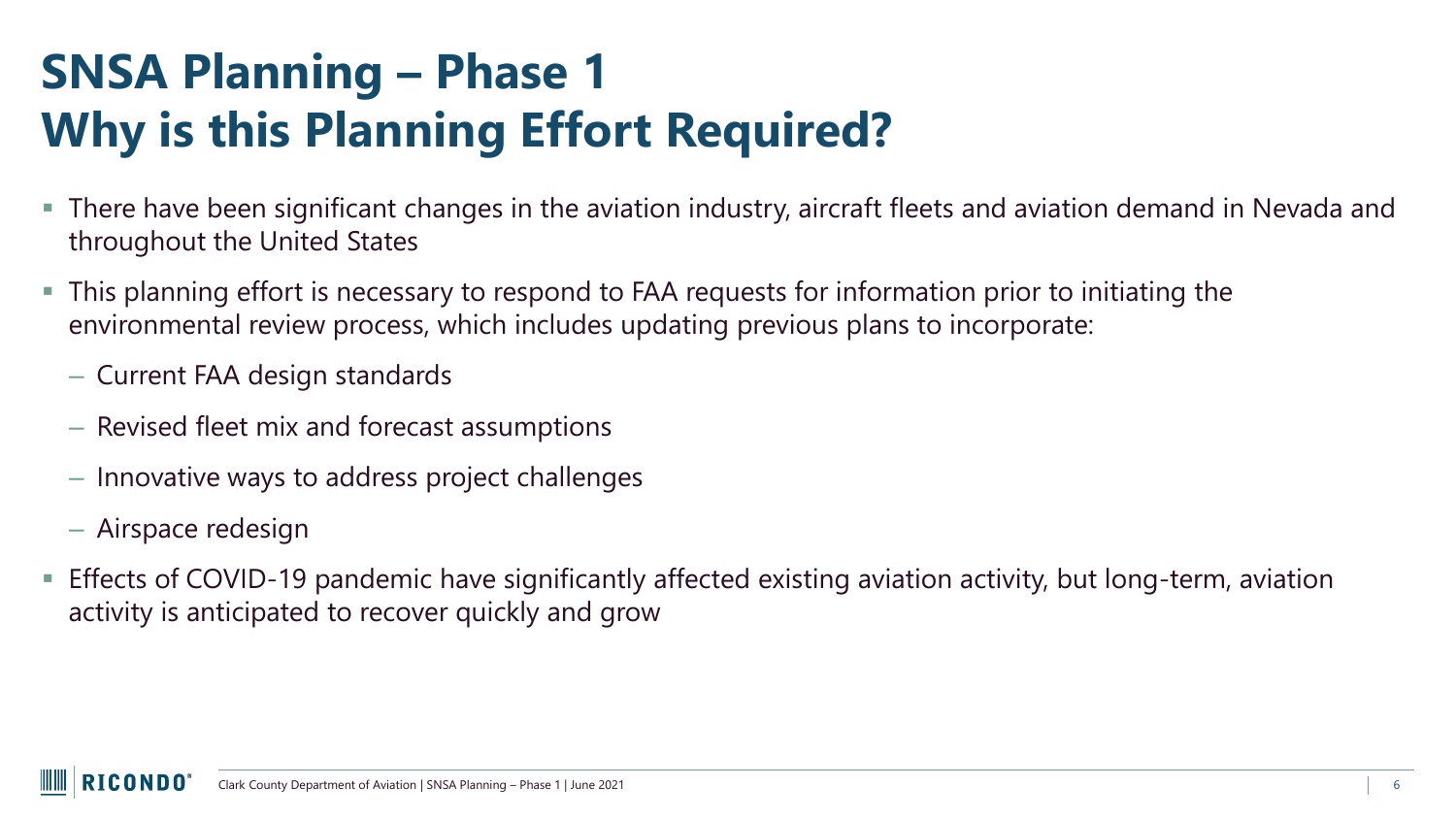# **SNSA Planning – Phase 1 Planning Analysis**

- **Group 1**
	- Updated Airport Layout Plan
	- Updated SNSA Purpose and Need Statement and complete a demand/capacity analysis of McCarran International Airport
	- Determine how SNSA would operate within the CCDOA system to accommodate Jean Airport traffic
	- Airport Traffic Control Tower siting study
	- Updated ground access plans
	- Agency coordination and public outreach effort
- **Group 2**
	- Updated Airspace Management Plan
	- Validated/updated planning studies needed to substantiate the project

– Updated high-tension power line relocation plan

▪ **Group 3**

- Revised aviation activity forecasts
- Determine opening day facilities
- Air quality modeling
- Verified/updated MRF water release plan
- Material transport system
- **Group 4**
	- Benefit-cost analysis/financial plan
	- Project implementation schedule
	- Future facility requirements
	- Permit requirements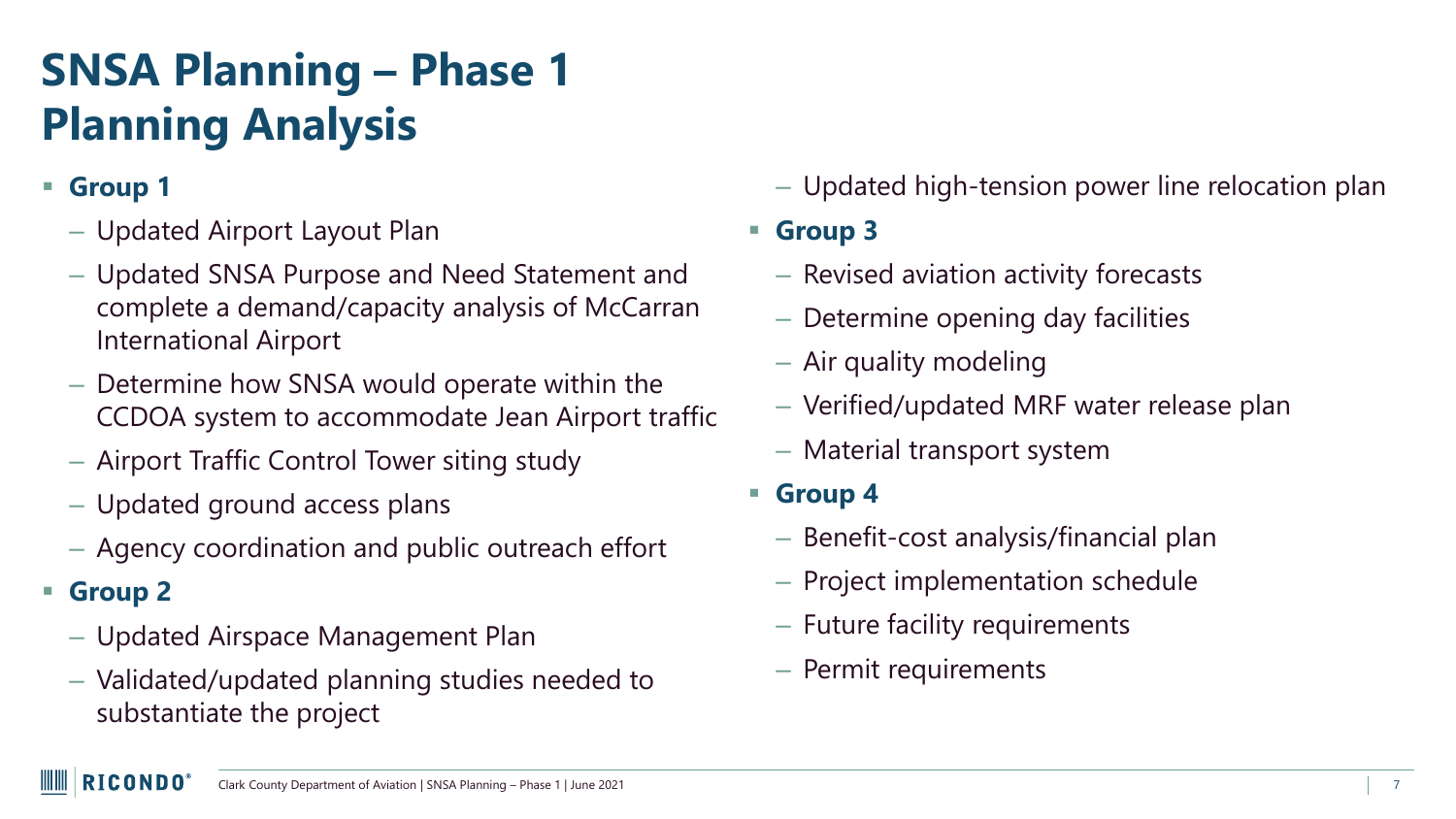# **SNSA Current Efforts**

- Airfield layout validation/adjustment
- Agency and Stakeholder Coordination
	- Brightline West high-speed rail
	- Nevada Department of Transportation
	- Identifying utility needs and plans
- Identifying airspace constraints and the incorporation of the SNSA into ongoing FAA airspace design efforts
- Validation of previous studies
	- Update base maps

WW

- Determine operational and passenger characteristics
- Identify plans requiring updating
- **Ground access public meeting and workshop preparation**
- LAS terminal and landside analysis
- SNSA runway length analysis and Airport Traffic Control Tower siting
- **Protecting/planning airport site and surrounding 17,000-acre area**

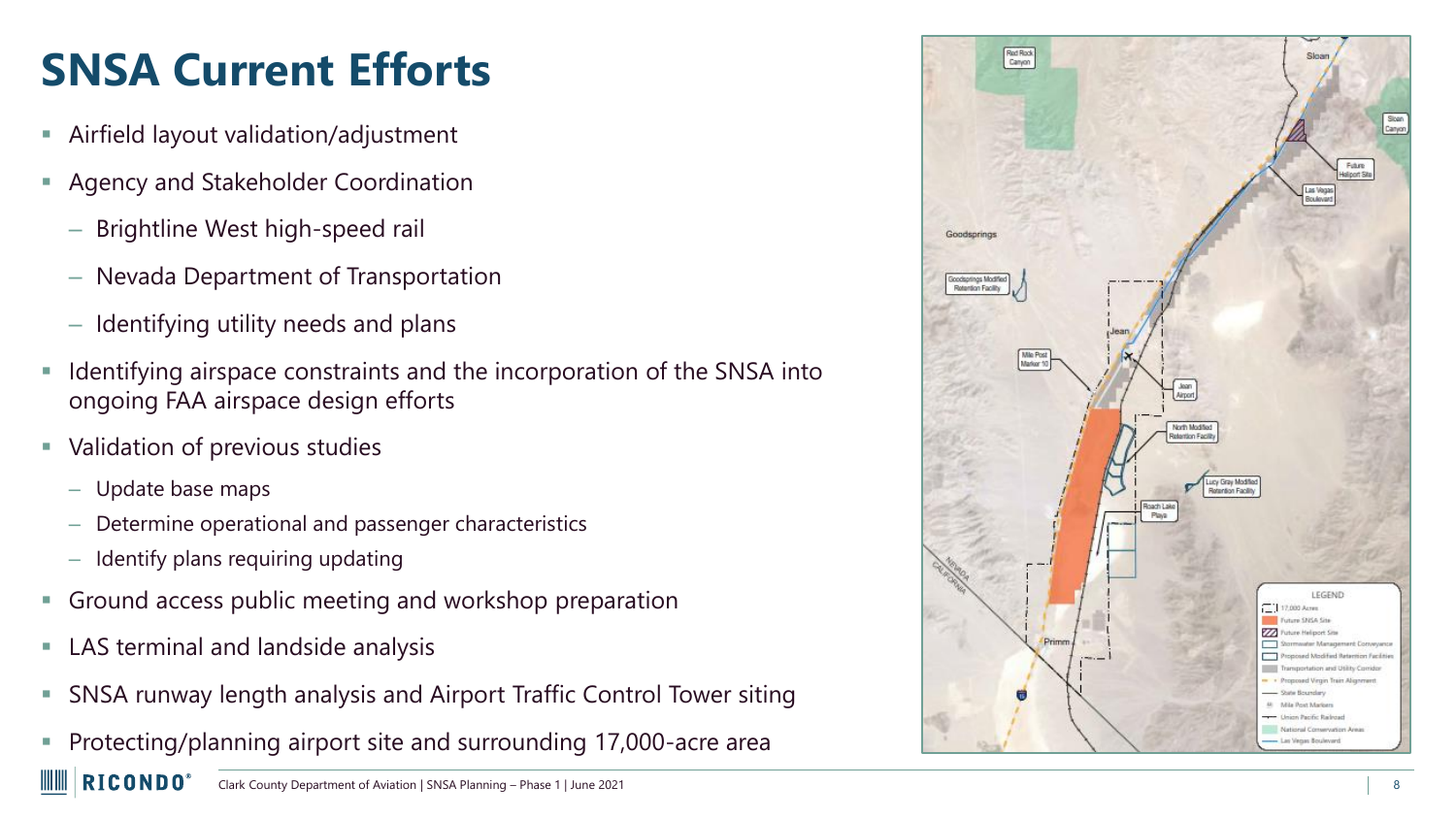### **SNSA Planning – Phase 1 Project Outreach and Engagement**

- **Dutreach plan** strategy for informing the interested public, project stakeholders and government agencies of key milestones for the project.
- **Key Elements of the Outreach Plan include:**
	- **Stakeholder and Agency engagement**  Routine stakeholder engagement and dialogue throughout the project
	- **Project website** 
		- Factual public resource
		- Frequently asked questions
		- Forum to submit questions and comments
		- SNSA program timeline
		- Historical account of decisions and activities to date

– **Messaging**

- Consistent message
- Messaging that will be updated as the planning progresses
- **Collateral materials**
	- Fact sheets
	- Social media plan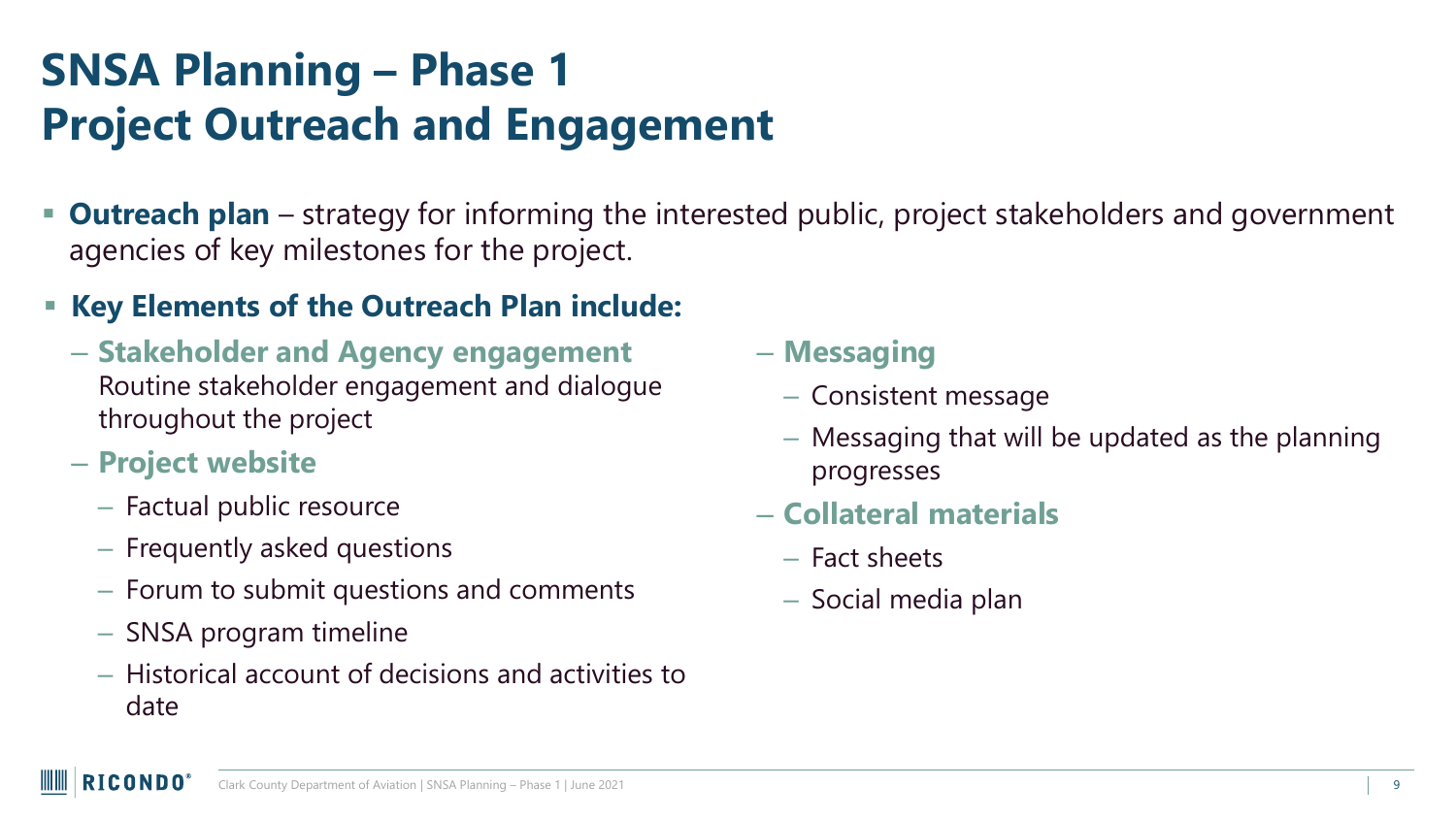# **SNSA Planning – Phase 1 Project Outreach and Engagement – Agency Coordination**

- **Federal Aviation Administration**
- **Bureau of Land Management**
- Federal Highway Administration
- **Federal Railroad Administration**
- Nevada Department of Transportation
- Clark County Departments including:
	- Air Quality
	- Comprehensive Planning
	- County Manager's Office
	- Desert Conservation Program
	- Emergency Management
	- Public Works

WW

**E** Las Vegas Valley Water District (LVVWD)

- Clark County Regional Flood Control District (CCRFCD)
- Clark County Water Reclamation District (CCWRD)
- Regional Transportation Commission of Southern Nevada (RTC)
- Southern Nevada Water Authority (SNWA)
- Utilities
	- NV Energy
	- Southwest Gas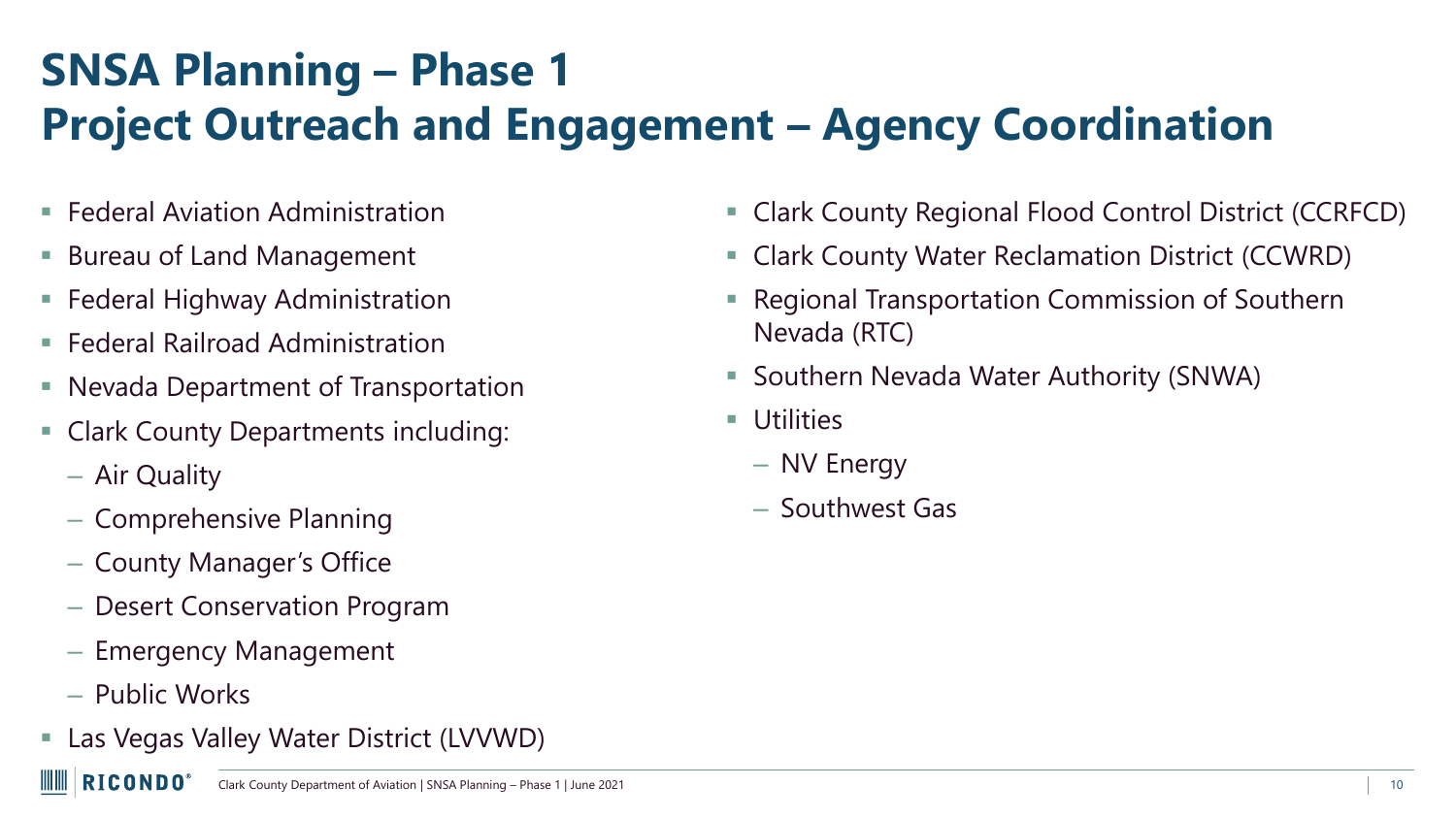#### **SNSA Planning – Phase 1 Planning Schedule**

|                                                                                |     | FY2019<br>FY2020 |  |  |  |  |  |  |  |  | FY2021 |  |  |  |  |                                                                                                                    |  |  |                                                                                                          | FY2022 |  |  |  |  |  |  |  |  |  | FY2023 |  |  |  |  |  |  |  |  |  |
|--------------------------------------------------------------------------------|-----|------------------|--|--|--|--|--|--|--|--|--------|--|--|--|--|--------------------------------------------------------------------------------------------------------------------|--|--|----------------------------------------------------------------------------------------------------------|--------|--|--|--|--|--|--|--|--|--|--------|--|--|--|--|--|--|--|--|--|
|                                                                                | A M |                  |  |  |  |  |  |  |  |  |        |  |  |  |  |                                                                                                                    |  |  | I A SOND I F M A M I J A SOND I F M A M I J A SOND I F M A M I J A SOND I F M A M I J A SOND I F M A M I |        |  |  |  |  |  |  |  |  |  |        |  |  |  |  |  |  |  |  |  |
| MOU Executed between CCDOA, FAA, and BLM                                       |     |                  |  |  |  |  |  |  |  |  |        |  |  |  |  |                                                                                                                    |  |  |                                                                                                          |        |  |  |  |  |  |  |  |  |  |        |  |  |  |  |  |  |  |  |  |
| Completed Air Emissions Inventories to Update<br>the State Implementation Plan |     |                  |  |  |  |  |  |  |  |  |        |  |  |  |  |                                                                                                                    |  |  |                                                                                                          |        |  |  |  |  |  |  |  |  |  |        |  |  |  |  |  |  |  |  |  |
| Prepared Aviation Activity Forecasts                                           |     |                  |  |  |  |  |  |  |  |  |        |  |  |  |  |                                                                                                                    |  |  |                                                                                                          |        |  |  |  |  |  |  |  |  |  |        |  |  |  |  |  |  |  |  |  |
| Outreach and Engagement                                                        |     |                  |  |  |  |  |  |  |  |  |        |  |  |  |  |                                                                                                                    |  |  |                                                                                                          |        |  |  |  |  |  |  |  |  |  |        |  |  |  |  |  |  |  |  |  |
| Validation of Previous Studies                                                 |     |                  |  |  |  |  |  |  |  |  |        |  |  |  |  |                                                                                                                    |  |  |                                                                                                          |        |  |  |  |  |  |  |  |  |  |        |  |  |  |  |  |  |  |  |  |
| Conceptual Plan Update                                                         |     |                  |  |  |  |  |  |  |  |  |        |  |  |  |  |                                                                                                                    |  |  |                                                                                                          |        |  |  |  |  |  |  |  |  |  |        |  |  |  |  |  |  |  |  |  |
| Implementation and Construction Plans                                          |     |                  |  |  |  |  |  |  |  |  |        |  |  |  |  |                                                                                                                    |  |  |                                                                                                          |        |  |  |  |  |  |  |  |  |  |        |  |  |  |  |  |  |  |  |  |
| Airport Layout Plan Update                                                     |     |                  |  |  |  |  |  |  |  |  |        |  |  |  |  |                                                                                                                    |  |  |                                                                                                          |        |  |  |  |  |  |  |  |  |  |        |  |  |  |  |  |  |  |  |  |
| Airspace Plan and Obstruction Analysis                                         |     |                  |  |  |  |  |  |  |  |  |        |  |  |  |  |                                                                                                                    |  |  |                                                                                                          |        |  |  |  |  |  |  |  |  |  |        |  |  |  |  |  |  |  |  |  |
| Environmental Resources and Land Use<br>Compatibility                          |     |                  |  |  |  |  |  |  |  |  |        |  |  |  |  |                                                                                                                    |  |  |                                                                                                          |        |  |  |  |  |  |  |  |  |  |        |  |  |  |  |  |  |  |  |  |
| <b>Financial Analysis</b>                                                      |     |                  |  |  |  |  |  |  |  |  |        |  |  |  |  |                                                                                                                    |  |  |                                                                                                          |        |  |  |  |  |  |  |  |  |  |        |  |  |  |  |  |  |  |  |  |
| Project Administration / Coordination                                          |     |                  |  |  |  |  |  |  |  |  |        |  |  |  |  |                                                                                                                    |  |  |                                                                                                          |        |  |  |  |  |  |  |  |  |  |        |  |  |  |  |  |  |  |  |  |
|                                                                                |     |                  |  |  |  |  |  |  |  |  |        |  |  |  |  | Note: September 2018 the Clark County Board of County Commissioners approved the project to resume.<br>We are here |  |  |                                                                                                          |        |  |  |  |  |  |  |  |  |  |        |  |  |  |  |  |  |  |  |  |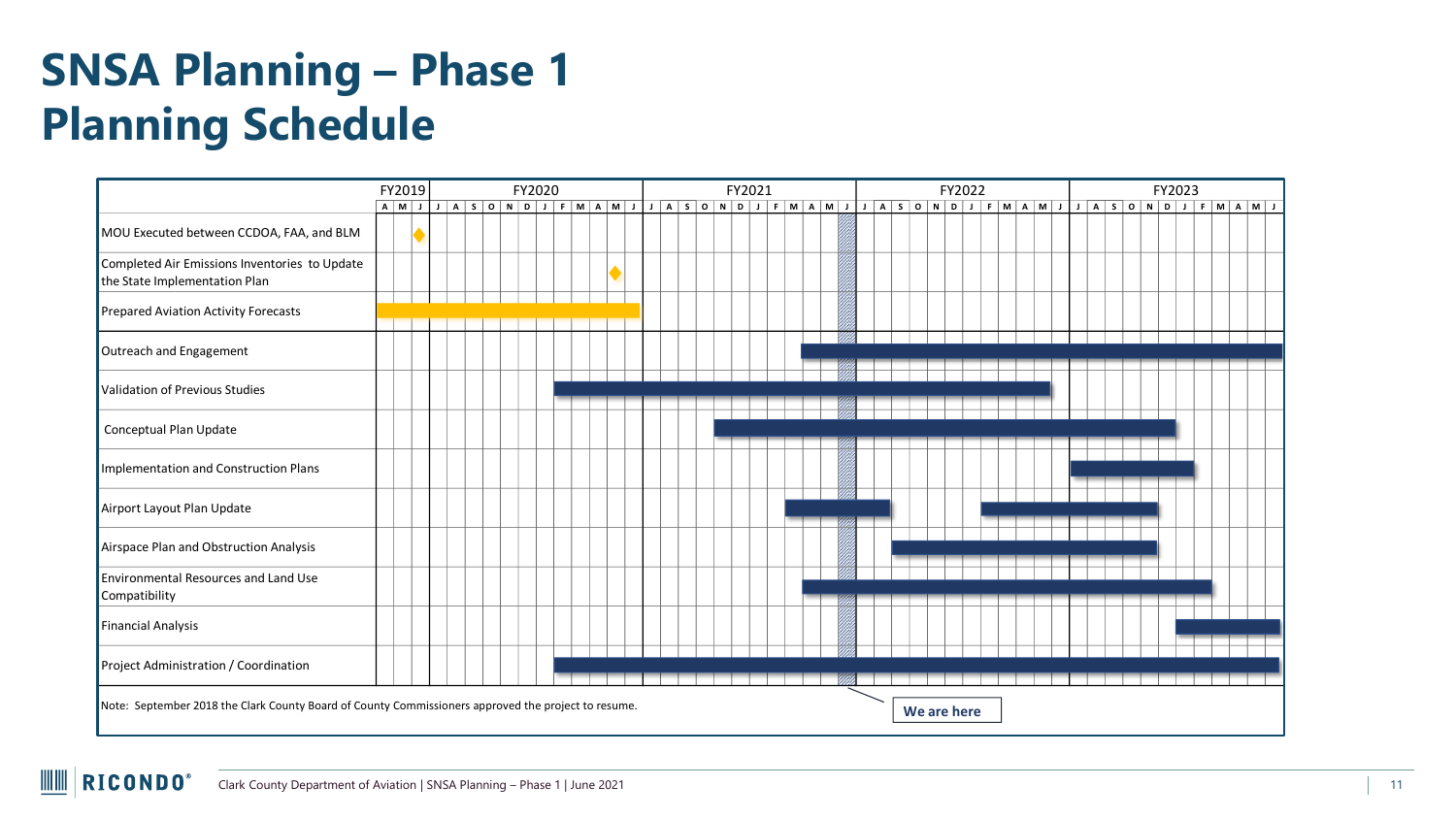### **Conceptual Schedule – Overall Program**

| <b>PLANNING</b>                                                                                                                                                                                                                                                                                  | <b>ENVIRONMENTAL</b>                                                                                                                                                                                                                                                                                                                    | <b>DESIGN</b>                                                                                                                                                                | <b>CONSTRUCTION</b>                                                                                                                                                                                                                                                                                                              |
|--------------------------------------------------------------------------------------------------------------------------------------------------------------------------------------------------------------------------------------------------------------------------------------------------|-----------------------------------------------------------------------------------------------------------------------------------------------------------------------------------------------------------------------------------------------------------------------------------------------------------------------------------------|------------------------------------------------------------------------------------------------------------------------------------------------------------------------------|----------------------------------------------------------------------------------------------------------------------------------------------------------------------------------------------------------------------------------------------------------------------------------------------------------------------------------|
| <b>Validate Plans</b><br>$\bullet$<br><b>ALP Update</b><br>$\bullet$<br><b>Airspace Study</b><br>$\bullet$<br><b>ATCT Siting</b><br>$\bullet$<br><b>Wildlife Hazard</b><br>$\bullet$<br>Assessment<br>Demand /<br>$\bullet$<br>Capacity<br><b>Analysis</b><br><b>Financial Plan</b><br>$\bullet$ | <b>EIS Planning work</b><br>$\bullet$<br><b>RFQ Process</b><br>$\bullet$<br>Contractor<br>$\bullet$<br>Selection<br>Notice of Intent /<br>$\bullet$<br>Scoping<br>Draft EIS<br>$\bullet$<br><b>Public Hearing</b><br>$\bullet$<br><b>Final EIS</b><br>$\bullet$<br>Record of<br>$\bullet$<br><b>Decision</b><br>Permitting<br>$\bullet$ | <b>RFP Process</b><br>$\bullet$<br>Contractor<br>$\bullet$<br><b>Selection</b><br>Contract<br>$\bullet$<br>Award<br>Financial<br>$\bullet$<br>Closure<br>Design<br>$\bullet$ | Aggregate Removal<br>$\bullet$<br><b>Platform Development</b><br>$\bullet$<br><b>Modified Retention Facilities</b><br>$\bullet$<br>I-15 South Interchange<br>$\bullet$<br><b>Utilities</b><br>$\bullet$<br><b>Airport Facilities</b><br>$\bullet$<br><b>Ground Access</b><br>$\bullet$<br><b>Support Facilities</b><br>$\bullet$ |
| <b>Years 0-3</b>                                                                                                                                                                                                                                                                                 | <b>Years 2-5</b>                                                                                                                                                                                                                                                                                                                        | <b>Years 5-9</b>                                                                                                                                                             | <b>Years 9-15</b>                                                                                                                                                                                                                                                                                                                |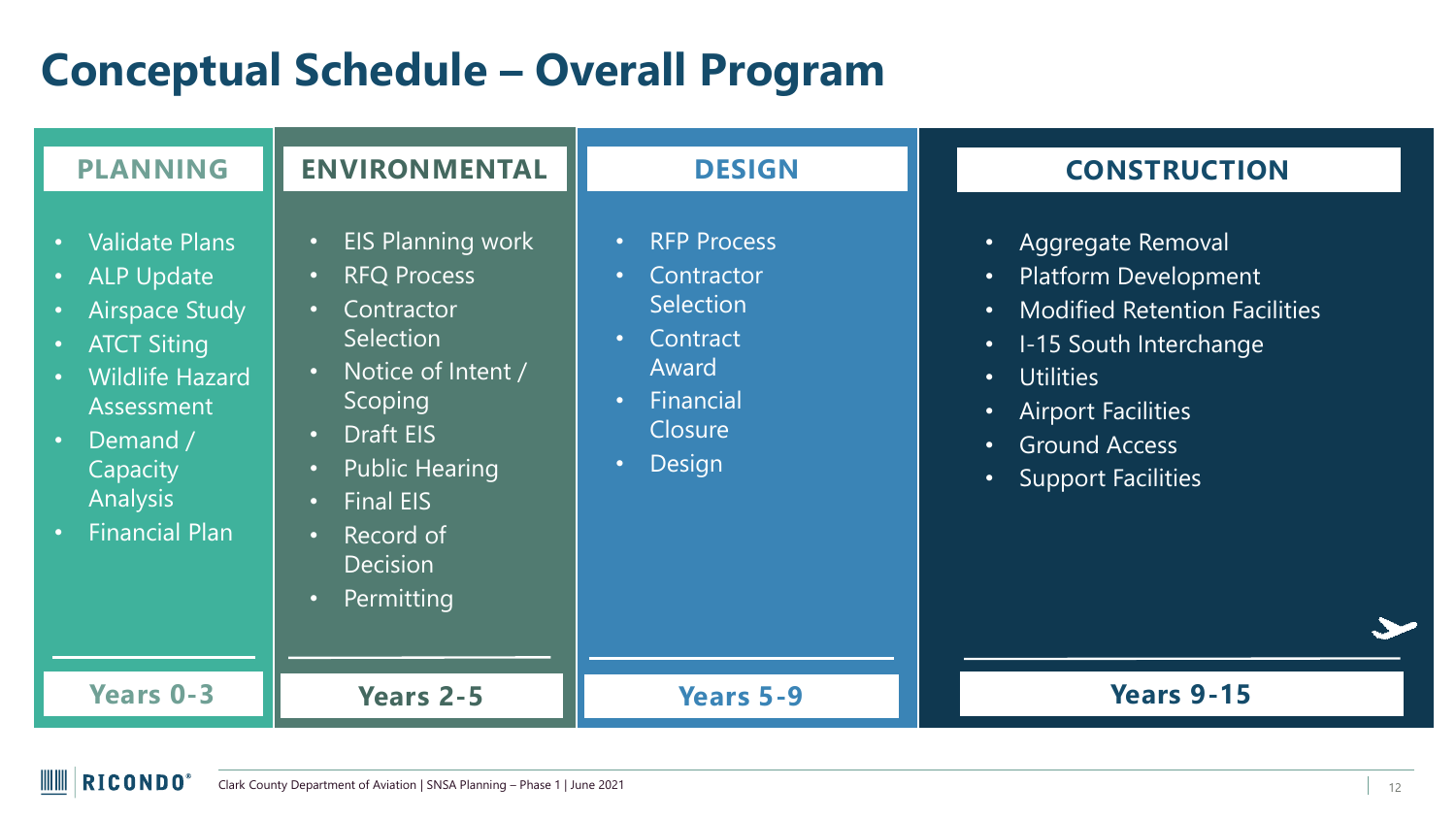### **Open Discussion and Questions**